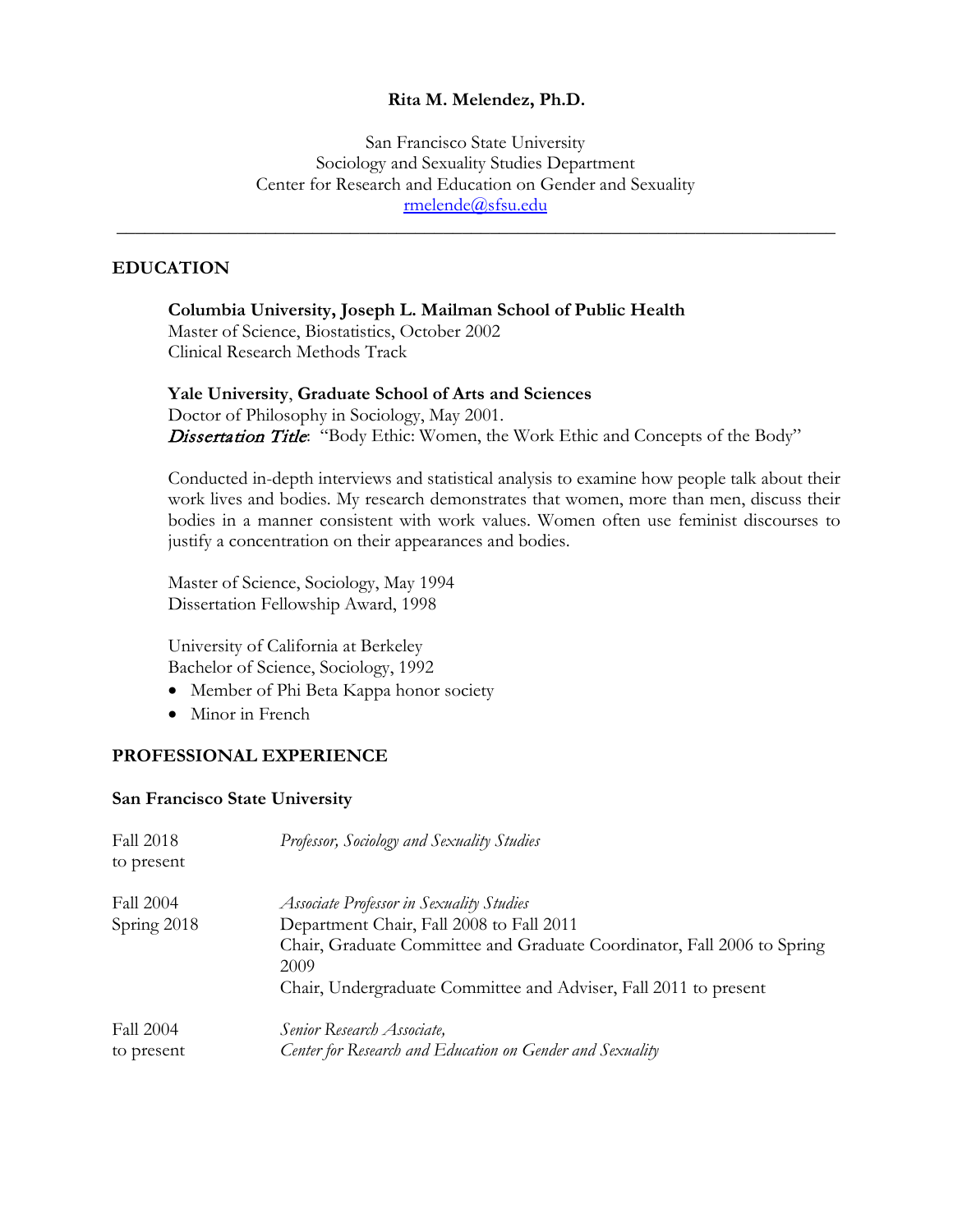# **Columbia University**

| June 2007 to<br>March 2011       | Visiting Research Scholar at the School of Social Work                                                                                                                                                                                                                                                                                                                            |  |
|----------------------------------|-----------------------------------------------------------------------------------------------------------------------------------------------------------------------------------------------------------------------------------------------------------------------------------------------------------------------------------------------------------------------------------|--|
|                                  | Working with HIV Intervention Science Training Program. Conducted<br>research with Latina and African-American women examining their religious<br>beliefs and practices and how they enforce or contradict messages relating to<br>safer sex and HIV prevention.                                                                                                                  |  |
| December 2000<br>to January 2004 | Postdoctoral Research Fellow at the HIV Center for Clinical and<br><b>Behavioral Studies</b>                                                                                                                                                                                                                                                                                      |  |
|                                  | National Research Service Award Research Training Fellowship for Behavioral<br>Sciences Research in HIV. Concentration on sexuality training. Conducted<br>collaborative work on a variety of HIV prevention projects. Research included<br>examining the effectiveness of the intervention on secondary outcomes and<br>among women with a history of intimate partner violence. |  |
|                                  | Designed and conducted pilot research examining HIV risk behaviors of male-<br>to-female transgender individuals attending a community clinic in the Bronx.                                                                                                                                                                                                                       |  |

# **TEACHING EXPERIENCE**

#### **San Francisco State University, Human Sexuality Studies**

| Fall 2018 to<br>present    | Professor, Sociology and Sexuality Studies                                                                 |
|----------------------------|------------------------------------------------------------------------------------------------------------|
| Spring 2004<br>Spring 2018 | Associate Professor, Sexuality Studies Department                                                          |
|                            | Designed graduate level research methods and design courses focusing<br>$\bullet$<br>on sexuality research |
|                            | Teach in graduate and undergraduate curriculums<br>$\bullet$                                               |
|                            | Assist with curriculum and degree development                                                              |
|                            | Design new approaches to teaching online                                                                   |
|                            | Undergraduate coordinator 2012 to present                                                                  |
|                            | Summer School classes                                                                                      |
|                            | Sexuality Summer Institute instructor (2004, 2005, 2015)                                                   |
|                            | <b>Master's Degree Committee Membership</b>                                                                |

*Chair of Committee, Sexuality Studies, 2009 to present*

- *1)* Ibarra, Jazmin. 2019. Salsa Dancing: Exploring ethnic and gender performances in heteronormative and Queer Spaces.
- *2)* Ramsey, Jennifer. 2018. Menstruation Education: Reading of Children's Books Teaching about Puberty.
- *3)* Salazar, Jillian. 2017. The unbearable whiteness of victimhood: Campus rape coverage in the media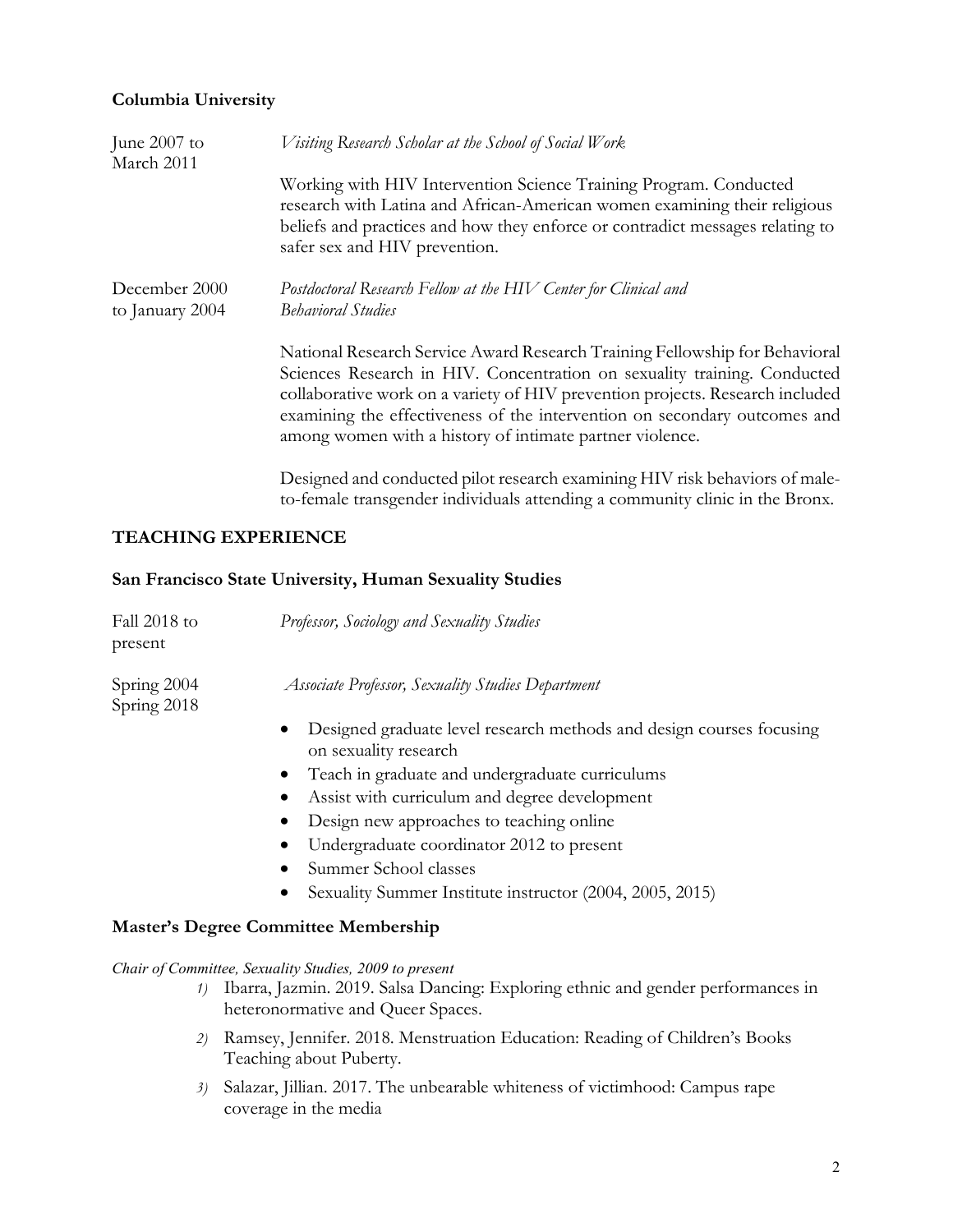- *4)* Zuckerman, Mallory. 2017. Cleansing and Purity Rituals for the Bridal Body
- *5)* Avila, Allan David. 2017. Cultural Reproduction: Child and Adolescent Pregnancy in Rural Guatemala
- *6)* Bricker, Kristen Marie. 2015. "Condoms and Consent!" Knowledge, efficacy, and positivity in a sexual health program
- *7)* Miller, Laura Marie. 2015. Impact of orgasmic meditation .
- *8)* Phan, Vickie. 2015. Silent Minority Influences on Asian-American Women's HIV testing, attitudes, and concerns
- *9)* Leach, Carolyn Christina. 2015. Engendering support : transgender youth's
- *10)* Freeman, Anthony. 2015. Cultivating community : content analysis of Frank
- *11)* Muniz, Iman Camila. 2014. Portraits of everyday rape and resistance in the Dominican Republic
- *12)* Fradet, Phillippe. 2014. Fat young adults of color in sex and the internet, and acceptance
- *13)* Gould, Wren Ariel. 2014. Blond bombshells and fierce revolutionaries: race-based normativities within transgender communities
- *14)* Berteau, Lorree. 2013. Female disembodiment: condom use and sexual pleasure
- *15)* Gil, Francisco Jose Miranda. 2013. Paths to care among midlife and older gay men and lesbians
- *16)* O' Neal, Joshua. 2013. Condoms, pleasure and policy: Gay men explore condoms & access
- *17)* Franges, Elizabeth Ashley. 2013. Raging hegemony: Boy's sexual-self formation amid restrictive social constructs of sexuality
- *18)* Tinga, Arlene Jane Calimbas. 2013. Sex, sexuality and autism
- *19)* Kuntzman, Ruth Emily. 2012. Creative inclusive classrooms: Assessing a gender and sexuality workshop for K -12 educators
- *20)* Acosta, Anthony Michael. 2012. Examining transgender men's experiences of community membership in Bay Area queer communities
- *21)* Browe, Dennis. 2011. Crossing Boundaries: Exploring Oppression, Empowerment, and Personal Experiences in LGBTQ Professional Activism
- *22)* Warfield, Chris. 2011. Gender Consciousness and Gender Identity Centrality in Transgender and Cisgender Individuals
- *23)* Zolala. Tovar Virginia. 2011. How Fat Women of Color Queer the Feminine
- *24)* Darling, Jocelyn Robin. 2011. Beyond just bodies: exploring the identity negotiation and community integration of female partners of trans men
- *25)* Garcia, Richard Christopher. 2010. Exploring sex, risk, and pleasure among gay and queer trans men
- *26)* Anand, Praney. 2010. Beyond the birds and the bees: sexuality discussions among young Indians
- *27)* Cook, Conner. 2010. Bodies of knowledge: transexual men's experience of medical discourse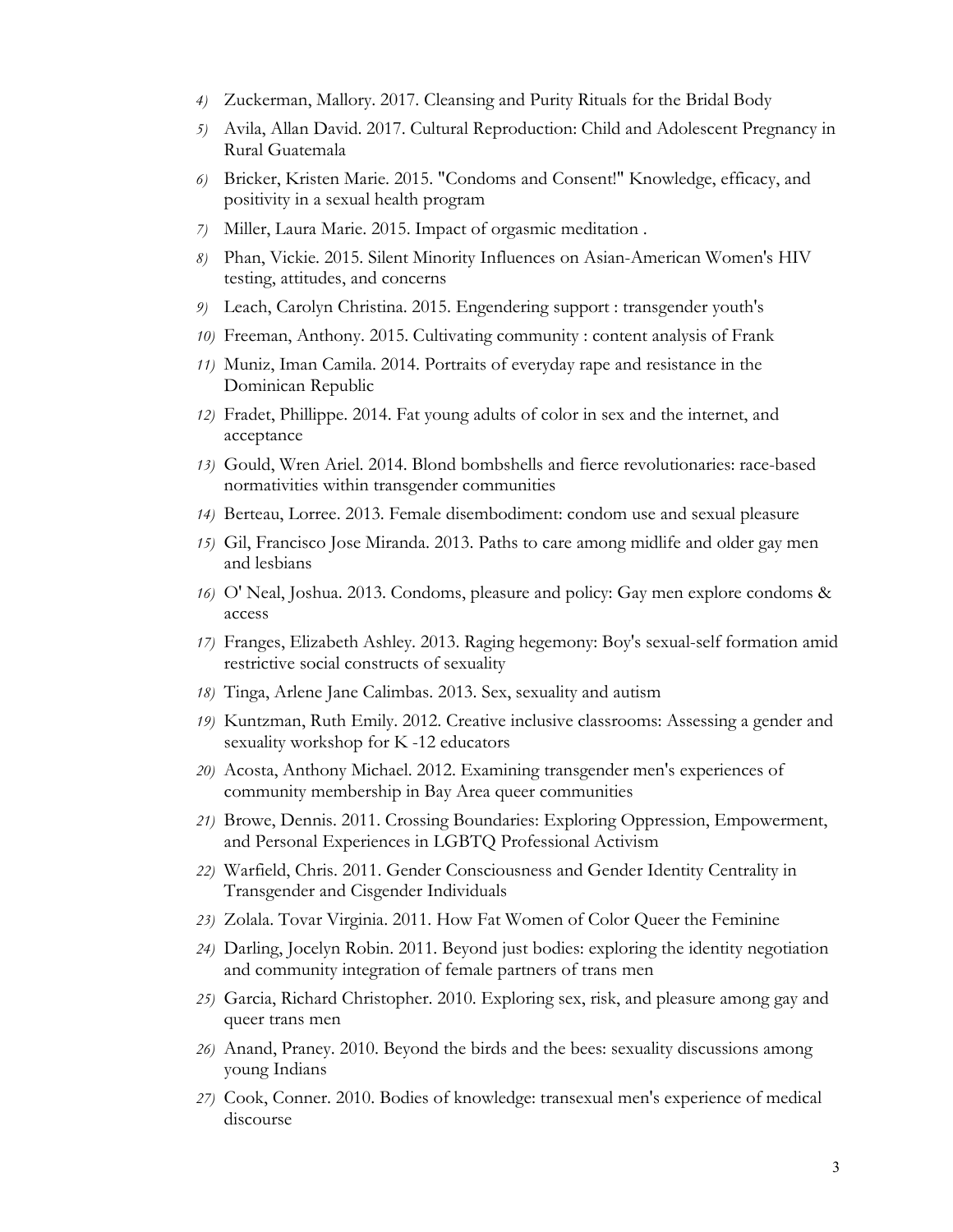#### *Committee Member, Sexuality Studies (2009 to present)*

- *1)* Williams, Salvaor. 2015 Gays in comic books: the emergence of a new type
- *2)* Oliker, Savannah. 2014. Women's naviagtion of bisexual identity with with monogamous, same-sex partners
- *3)* Haner, Shawna April. 2013. Online, acquaintance, and novel situation dating : an analysis of risk
- *4)* McReynolds, Jaih. 2012. Resiliency in HIV-positive Black women
- *5)* Vielehr, Peter. 2012. The salience of HIV-positive identity for young gay men living with HIV
- *6)* Clark, Jennifer Brooke. 2012. Intimate stories: young women's exploration of sexual selves amid discrepant cultural scripts
- *7)* Rehor, Jennifer Eve Cavaliero. 2011. The occurrence of unconventional sexual behaviors of women
- *8)* Gutierrez-Mock, Luis Ronaldo. 2010. The best practices for adapting DEBIs for transwomen

#### **Teaching Effectiveness, Sexuality Studies (2009 to present)**

| Year | Semester | <b>Course Number and Title</b>                         | <b>Enrollment</b> |
|------|----------|--------------------------------------------------------|-------------------|
| 2017 | Summer   | SXS 455: Sex, Power and<br>Politics                    | 63                |
|      | Fall     | SXS 455: Sex, Power and<br>Politics                    | 40                |
|      |          | SXS 300: Introduction to<br><b>Sexuality Studies</b>   |                   |
|      |          | SXS 881: Research Methods                              |                   |
|      | Spring   | SXS 455: Sex, Power and<br>Politics                    | 73                |
|      |          | SXS 455: Sex, Power and<br>Politics                    | 68                |
|      |          | SXS 680: Colloquium in<br><b>Sexuality Studies</b>     | 22                |
|      | Summer   | SXS 455: Sex, Power and<br>Politics                    | 67                |
| 2016 | Fall     | SXS 455: Sex, Power and<br>Politics                    | 40                |
|      |          | SXS 680: Colloquium in<br><b>Sexuality Studies</b>     | 22.               |
|      |          | SXS 881 Research Methods in<br>Human Sexuality Studies | 10                |
|      | Spring   | SXS 455: Sex, Power and<br>Politics                    | 41                |
|      |          | SXS 680: Colloquium in<br><b>Sexuality Studies</b>     | 25                |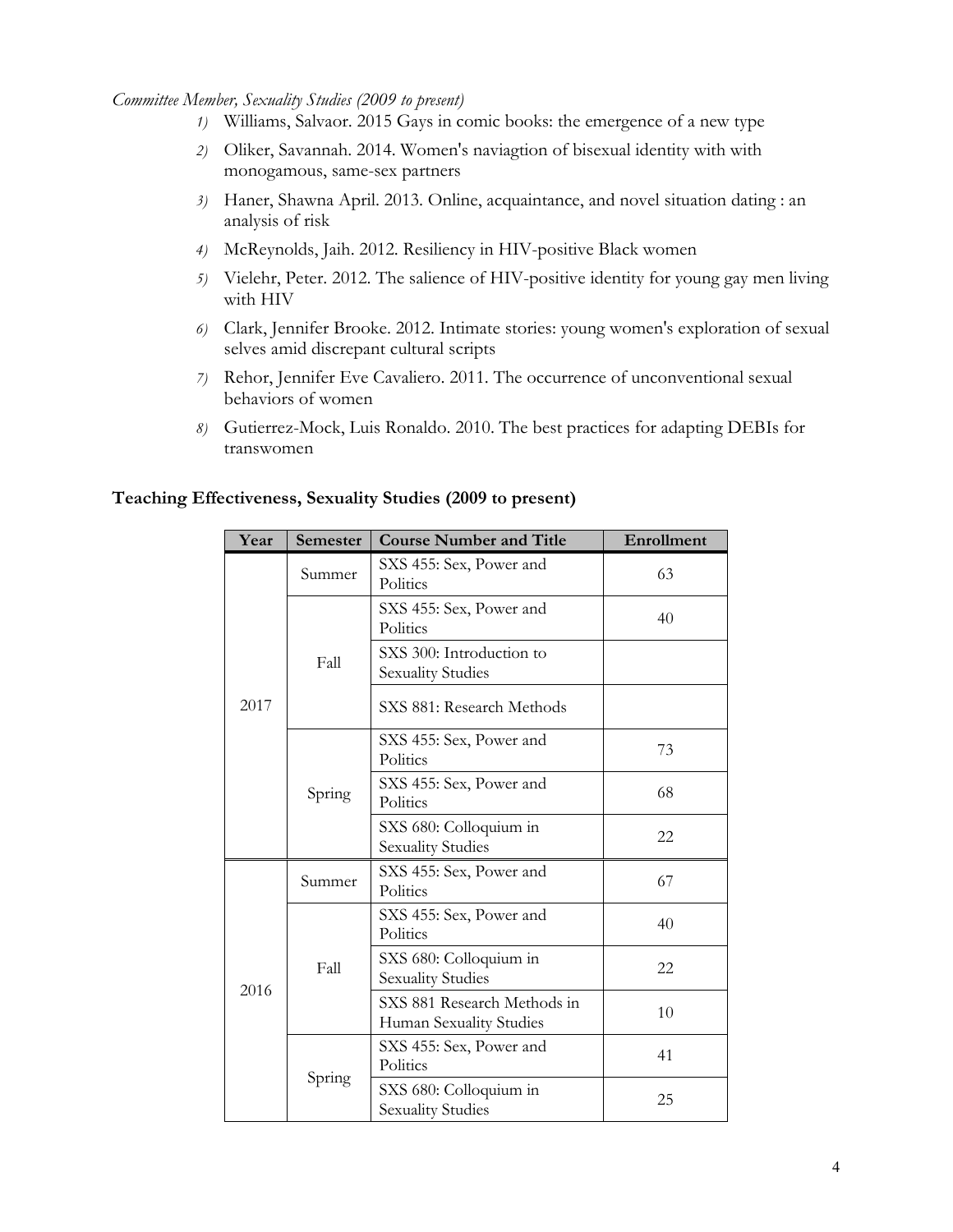| Year | Semester | <b>Course Number and Title</b>                       | Enrollment |
|------|----------|------------------------------------------------------|------------|
|      |          | RRT: Cultural Humility Project                       |            |
| 2015 |          | SXS 455: Sex, Power and<br>Politics                  | 40         |
|      | Summer   | SXS 680: Colloquium in<br><b>Sexuality Studies</b>   | 16         |
|      |          | SABBATICAL LEAVE: PrEP                               |            |
|      | Fall     | among Latina Immigrant<br>Women                      |            |
|      |          |                                                      |            |
|      |          | SXS 455: Sex, Power and<br>Politics                  | 47         |
|      | Spring   | SXS 680: Colloquium in<br><b>Sexuality Studies</b>   | 17         |
|      |          | RRT: Generations Project,<br>Research Work with CBOS |            |
|      | Summer   | SXS 455: Sex, Power and<br>Politics                  | 33         |
|      |          | SXS 455: Sex, Power and<br>Politics                  | 49         |
|      | Fall     | SXS 680: Colloquium in<br><b>Sexuality Studies</b>   | 17         |
| 2014 |          | RRT: Generations Project,<br>Research Work with CBOS |            |
|      |          | SXS 455: Sex, Power and<br>Politics                  | 40         |
|      | Spring   | SXS 680: Colloquium in<br><b>Sexuality Studies</b>   | 18         |
|      |          | SXS 882 Research Design in<br><b>HMSX</b>            | 15         |
|      |          | SXS 455: Sex, Power and<br>Politics                  | 40         |
| 2013 | Fall     | SXS 601: Sex, Ethnicity and<br>Health                | 24         |
|      |          | SXS 680: Colloquium in<br><b>Sexuality Studies</b>   | 16         |
|      |          | SXS 601 Sexuality, Ethnicity,<br>and Health          | 21         |
|      | Spring   | SXS 680 Colloquium in<br><b>Sexuality Studies</b>    | 19         |
|      |          | SXS 882 Research Design in<br><b>HMSX</b>            | 14         |
| 2012 | Fall     | SXS 455 455 Sex, Power and<br>Politics               | 41         |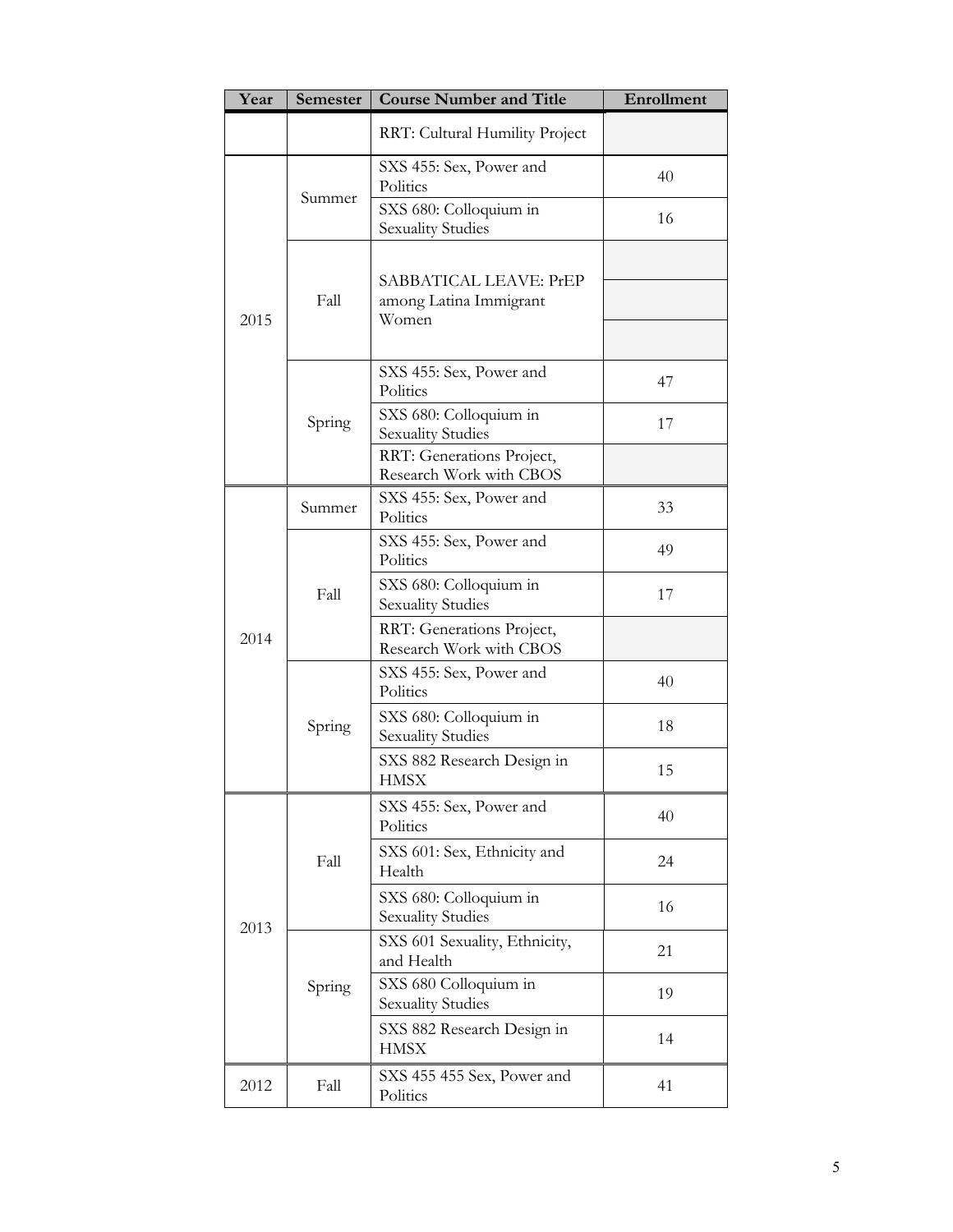| Year | Semester | <b>Course Number and Title</b>                        | Enrollment |
|------|----------|-------------------------------------------------------|------------|
|      |          | SXS 601 Sexuality, Ethnicity,<br>and Health           | 26         |
|      |          | SXS 680 Colloquium in<br><b>Sexuality Studies</b>     | 23         |
|      |          | SXS 601 Sexuality, Ethnicity,<br>and Health           | 30         |
|      | Spring   | SXS 882 Research Design in<br>Human Sexuality Studies | 10         |
|      |          | RRT: Generations Project,<br>Research Work with CBOS  |            |
|      |          | SXS 455 Sex, Power and<br>Politics                    | 45         |
|      | Fall     | SXS 601 Sexuality, Ethnicity,<br>and Health           | 23         |
|      |          | Course release for Chair duties                       |            |
| 2011 | Spring   | SXS 890 Professional<br>Development                   | 14         |
|      |          | RRT: Proyecto Accesso                                 |            |
|      |          | Course release for Chair duties                       |            |
|      | Fall     | RRT: Proyecto Accesso and                             |            |
| 2010 |          | Generations Project, Research<br>Work with CBOS       |            |
|      |          | Course release for Chair duties                       |            |
|      | Spring   | SXS 890 Professional<br>Development                   | 14         |
|      |          | RRT: Proyecto Accesso                                 |            |
|      |          | Course release for Chair duties                       |            |
| 2009 | Fall     | Parental Leave                                        |            |

# **Yale University**

Spring 1999 *Head Teaching Fellow, Culture and Society in America, Sociology*

- Assisted with creation of course outline and general administration.
- Conducted weekly seminars reviewing and extending course material.

Spring 1998 *Instructor, Historical Approaches to Sociology*

- Designed course syllabus and selected course readings.
- Students required to use archival materials for research project.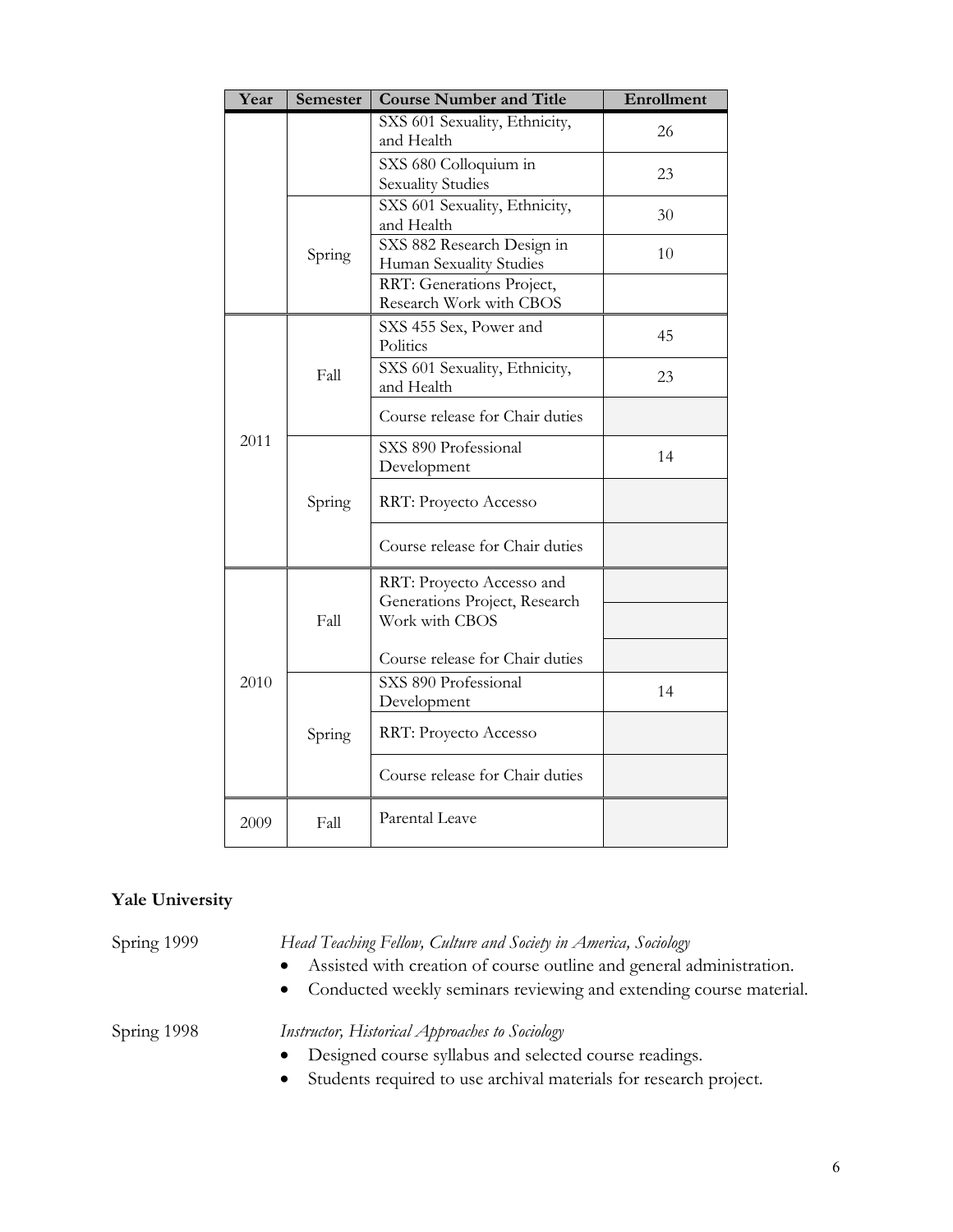Spring 1997 *Teaching Fellow*  to Fall 1994 • Formation of Modern American Culture, American Studies Dept.

- Methods of Inquiry, Sociology Department (twice)
- Culture and Society in America, Sociology Department (twice)
- Social Deviance, Sociology Department

#### **TRAINING**

#### **HIV Intervention Science Training Program for Racial/Ethnic Minority**

**Investigators** at Columbia University's School of Social Work. The program provides two-week training on grant writing, mentorship and 10K in funds for a research project.

#### **Minority Researcher Infrastructure Support Program (MRISP)**

Training by Rafael Diaz, selected from SFSU faculty to participate in Grant Writing workshop, 2004.

#### **Office of AIDS Research and National Institutes of Health**

Training and Career Development Workshop on HIV Prevention Research for and by Racial and Ethnic Minorities, July 26-27, 2003, Atlanta, Georgia.

#### **The Kinsey Institute for Research in Sex, Gender, and Reproduction**

2002 Summer Research Institute "Interventions for High Risk Sexual Behavior: Design, Implementation and Evaluation," June 9-16, 2002 Kinsey Institute, Indiana University, Bloomington, Indiana.

#### **Research Design in Qualitative Social Inquiry**

Training by Gary Dowsett, Ph.D. at the HIV Center, Columbia University, October 16–20, 2000.

#### **PUBLICATIONS**

#### **Peer-reviewed journal articles**

- Pinto, R.M., Berringer, K.R., Melendez, R.M., Mmeje, O. (2018) Improving PrEP Implementation through Multilevel Interventions: A Synthesis of the Literature. AIDS and Behavior.
- Melendez, R.M., Zepeda, J., Lozano-Verduzco, I., Samaniego, R. and Garcia, C. (2017). Anti-Immigrant Political Discourse and the Impact of Health Access for Latino Immigrants. Migration and Health Series Report. CONAPO.
- Melendez, R.M., Zepeda, J., Fuentes, K., Alaniz, G., (2017). HIV-Positive Latinas: Families, secrecy and care. *Journal of the Association of Nurses in AIDS Care*.
- Melendez, R.M., Zepeda, J., Samaniego, R., Chakravarty, D., Alaniz, G. (2013). La Familia HIV Prevention Program: A focus on disclosure and family acceptance for Latino immigrant MSM to the USA. *Salud Publica*, 55.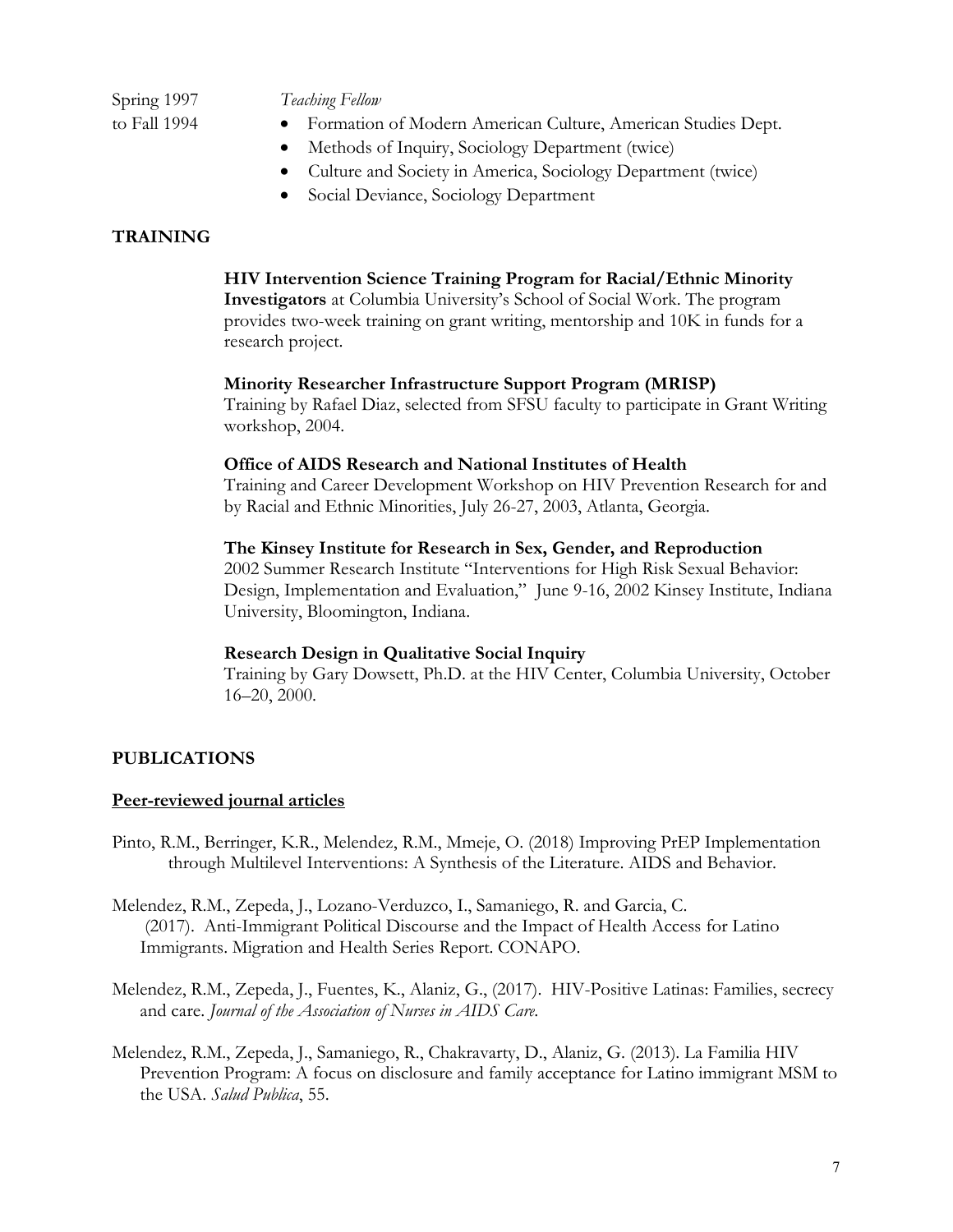- Melendez, R.M. and R.M. Pinto (2009). HIV Prevention and Primary Care for Transgender Women in a Community-Based Clinic. *Journal of the Association of Nurses in AIDS Care*, 20, 5: 387-397.
- Pinto, R.M., Melendez, R.M., Spector, A. (2008). Male-to-female transgender individuals building social support and capital from within a gender-focused network. *The Journal of Gay and Lesbians Social Services: Policy and practice*, 20.
- Melendez, R.M. and Pinto, R.M. (2007). 'It's really a hard life:' Safety, gender and HIV risk among male-to-female transgender persons. C*ulture, Health and Sexuality,* 9, 3:233-245.
- Sandfort, T.M., Melendez, R.M., Díaz, R. (2007). Gender noncomformity, Homophobia, and Mental Health in Latino Gay Men. *Journal of Sex Research,* 44, 2:181-189.
- Melendez, R.M., Bonem, L.A. and Sembler, R. (2006). On Research and Bodies: Issues in transgender HIV research. *Sexual Research and Social* Policy, 3, 4: 21-38.
- Melendez, R.M., Exner, T.E., Ehrhardt, A.A., Dodge, B., Remien, R.H., Rotheram-Borus, M.J., Lightfoot, M., Hong, D. and the NIMH Healthy Living Project Team. (2006). Health and Health Care Among Male-to-Female Transgender Persons Who Are HIV Positive, *American Journal of Public Health*, 96, 6:1034-7.
- Dworkin, S.L, Exner,T.E., Melendez, R., Hoffman, S. & Ehrhardt, A.A. (2006). Revisiting "Success": Post-Trial Qualitative Results From a Gender-Specific HIV Intervention for Women. *AIDS & Behavior*, 26:1-11.
- Heintz, A.J. and Melendez, R.M. (2006). Intimate Partner Violence and HIV/STD Risk among LGBT. *Journal of Interpersonal Violence,* 21, 2:193-208.
- Whittier, D.K. and Melendez, R.M. (2004). Intersubjectivity in the Intrapsychic Sexual Scripting of Gay Men. *Culture, Health and Sexuality,* 6, 2:131-143.
- Melendez, R.M., Hoffman,S., Exner, T., Leu,C.S. and Ehrhardt, A.A.. (2003). Intimate Partner Violence and Safer Sex Negotiation: Effects of a Gender-Specific Intervention. *Archives of Sexual Behavior*, 32: 499-511.
- Hirky, A.E., Kirshenbaum, S.B., Melendez, R.M., Rollet, C., Perkins, S.L., and Smith, R.A. (2003). The Female Condom: Attitudes and Experiences of HIV-Positive Women. *Women and Health,*  37: 71-89.

#### **Peer-reviewed Book chapters**

- Melendez, RM, Salizar, J, Fuentes, K., Zepeda,. S.J. (2017). HIV-Positive Latino Immigrants: Longdistance and close-distance family relationships. Chapter in Stilton, N. (ed.) *Family Dynamics and Romantic Relationships in a Changing Society*. IGI Global Press.
- Melendez, RM, Salizar, J, and Fuentes, K. (2017). Intimate Partner Violence among LGBT: Issues and best practices. Chapter in Smalley, B., Warren, J., and Barefoot. N. (eds.) *LGBT Health: Meeting the Health Needs of Gender and Sexual Minorities*. 2017 Springer Publishing Company.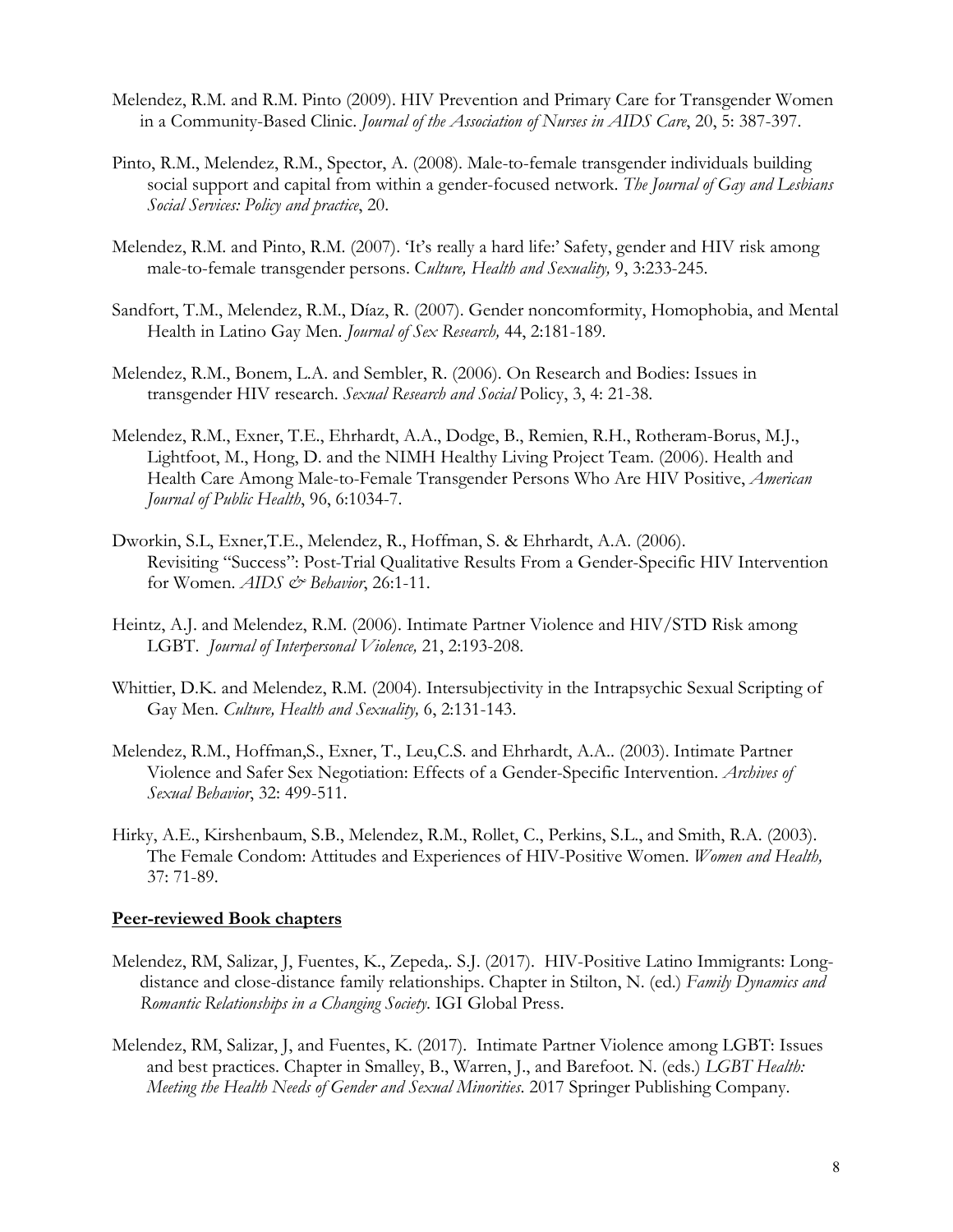- Melendez, RM, C. Dickenson, C. Sol, L.A. Pinzon. (2012) An Innovative HIV Prevention Program for Latinas. Chapter in Graham, C and Hall, K. (eds.) *The Cultural Context of Sexual Pleasure and Problems.*
- Melendez, R.M. and Pinto, R.M. (2012). 'It's really a hard life:' Safety, gender and HIV risk among male-to-female transgender persons. C*ulture, Health and Sexuality: An Introduction.* New York: Routeledge Press
- Melendez, R.M. (2007). No place to call home: Transgender persons, discrimination and HIV. In Howe, C. and Herdt, G. (eds.) 21<sup>st</sup> Century Sexualities: Contemporary Issues in Health, Education and *Rights.* New York: Routeledge Press.
- Whittier, D.K. and Melendez, R.M. (2007). Sexual Scripting and self-process: Intersubjectivity among gay men. In Kimmel, M. (ed.) *The sexual self: The construction of sexual scripts.* Nashville, TN: Vanderbilt University Press, 191 -210.
- Melendez, R.M. and Tolman D.L. (2006). Gender, Vulnerability and Young People. In Mane, P. and Aggleton, P. (eds.) *Sex, Drugs and Young People*. London: Taylor and Francis, 29-47.

#### **Factsheets**

Rita M. Melendez with Valerie Spencer and David Whittier. Transgender Persons and HIV Prevention. Factsheet prepared for CDC, found at: <http://www.effectiveinterventions.org/References/TransgenderedPersons.pdf>

Rita M. Melendez. Latinas and HIV. Factsheet prepared for AIDS Project Los Angeles (APLA).

Rita M. Melendez. Transgender Latinas and HIV. Factsheet prepared for AIDS Project Los Angeles (APLA).

#### **Non-peer reviewed Publications**

- Melendez, R.M. and J. Zepeda. Healthcare has no borders, it is a human right. *La Salud no tiene Fronteras, en un Derecho Humano*. (2017). Published on [www.conexionmigrante.com,](http://www.conexionmigrante.com/) reviewed and edited by Patricia Mercado Sánchez. Located at: [http://www.conexionmigrante.com/08-02-](http://www.conexionmigrante.com/08-02-2017/la-salud-fronteras-derecho-humano/) [2017/la-salud-fronteras-derecho-humano/](http://www.conexionmigrante.com/08-02-2017/la-salud-fronteras-derecho-humano/)
- Melendez, R.M. and J. Zepeda. Nuestras Mil Caras: Latino Sexual Rebellions. (2013) Art and Poetry book from "La Familia" participants. Available at: https://issuu.com/sfaidsfoundation/docs/nuestrasmilcaras-latinosexualrebell/10

# **Book Reviews**

- Review of Religion, Dress and the Body. (2001). Edited by Linda B. Arthur. *Journal for the Scientific Study of Religion*, 40, 2.
- Review of Scripture and Ethics: Twentieth-Century Portraits. (1998). Jeffrey S. Siker. *Review of Religious Research*, 40, 1.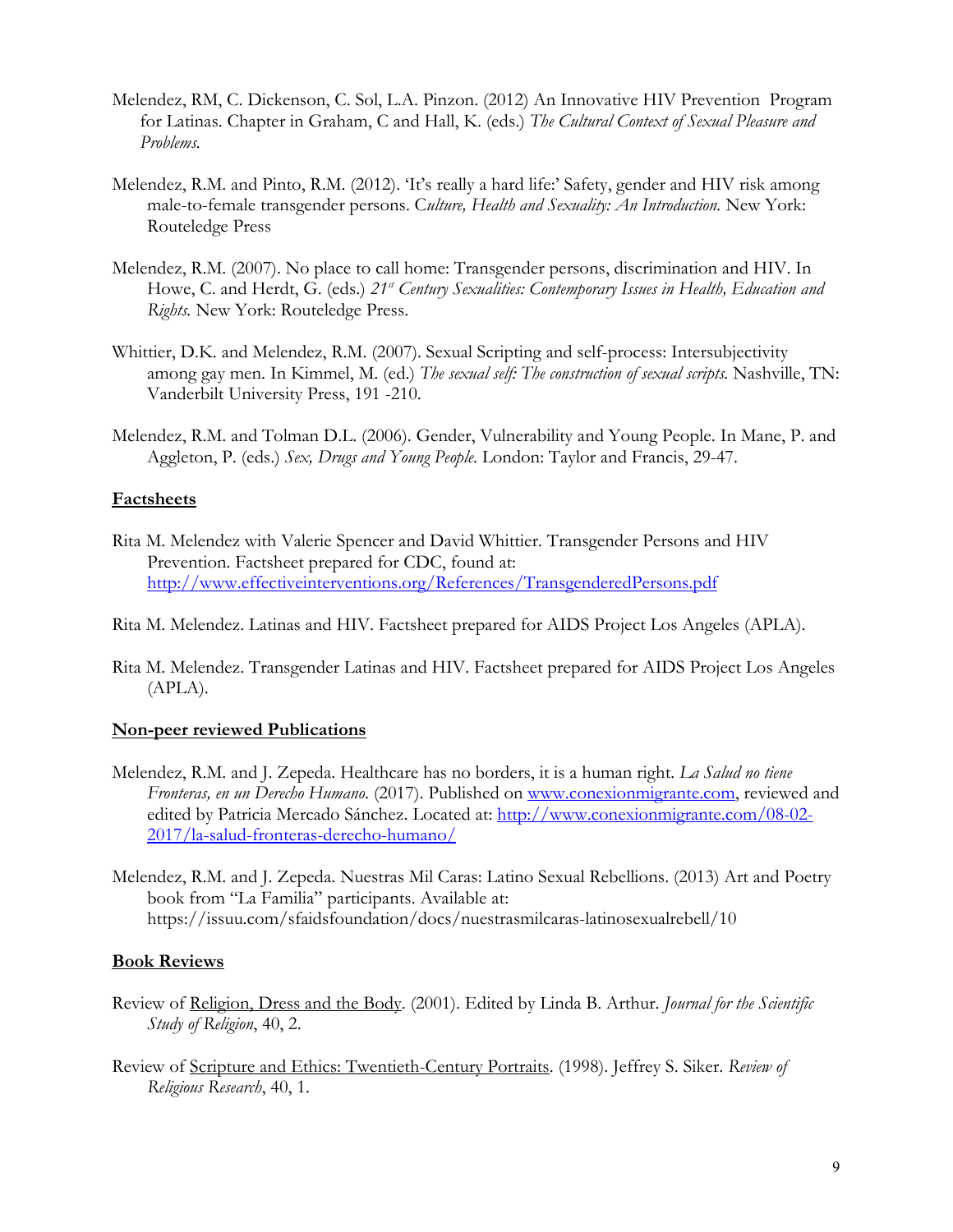# **INVITED PRESENTATIONS**

| October 2014  | United States Conference on AIDS annual conference                                                              |  |
|---------------|-----------------------------------------------------------------------------------------------------------------|--|
|               | Workshop on linking HIV-positive Latino Immigrants to care                                                      |  |
| January 2013  | HIV Center for Clinical and Behavioral Studies, Columbia University<br><b>Grand Rounds</b>                      |  |
|               | Outreach and Treatment of HIV-Positive Latino Immigrants                                                        |  |
| December 2011 | World AIDS Day at SFSU<br>HIV-Positive Latino Immigrants<br>$\bullet$                                           |  |
| March 2011    | Community Collaborative Consortium (CHRP)<br>• Proyecto Accesso: HIV-Positive Latino Immigrants and Health Care |  |
| November 2010 | Annual UCSF Student AIDS Forum<br>• Latinas and HIV: Sexuality and Culture Factors                              |  |
| Nov 2010      | Annual UCSF Student AIDS Forum<br>• Latinas and HIV: Sexuality and Culture Factors                              |  |
| April 2010    | Latino Medical Student Association Regional Conference at UCSF<br>• HIV, Latinas, Sexuality and Gender          |  |
| June 2007     | HIV Center for Clinical and Behavioral Studies, Columbia University<br><b>Grand Rounds</b>                      |  |
|               | Latinos, Gender, and HIV: Analysis of Latino Immigrant Adolescents                                              |  |
| January 2007  | CDC community based organization capacity building<br>Transgender Latinas and HIV                               |  |
|               | • Presentation to national community based organizations                                                        |  |
| October 2006  | CDC community based organization capacity building<br>Latinas and HIV                                           |  |
|               | Presentation to national community based organizations                                                          |  |
| December 2005 | San Francisco State University World AIDS Day                                                                   |  |
|               | • Women of Color: HIV risk and treatment                                                                        |  |
| December 2004 | Psychology Department, San Francisco State University, Developmental<br>Brown Bag                               |  |
|               | Overview of HIV Risks among Male-to-Female Transgenders<br>$\bullet$                                            |  |
| April 2004    | Cesar E. Chavez Research-Practice Forum addressing health disparities<br>among ethnic minority youth            |  |
|               | • Sexuality and Gender roundtable facilitator                                                                   |  |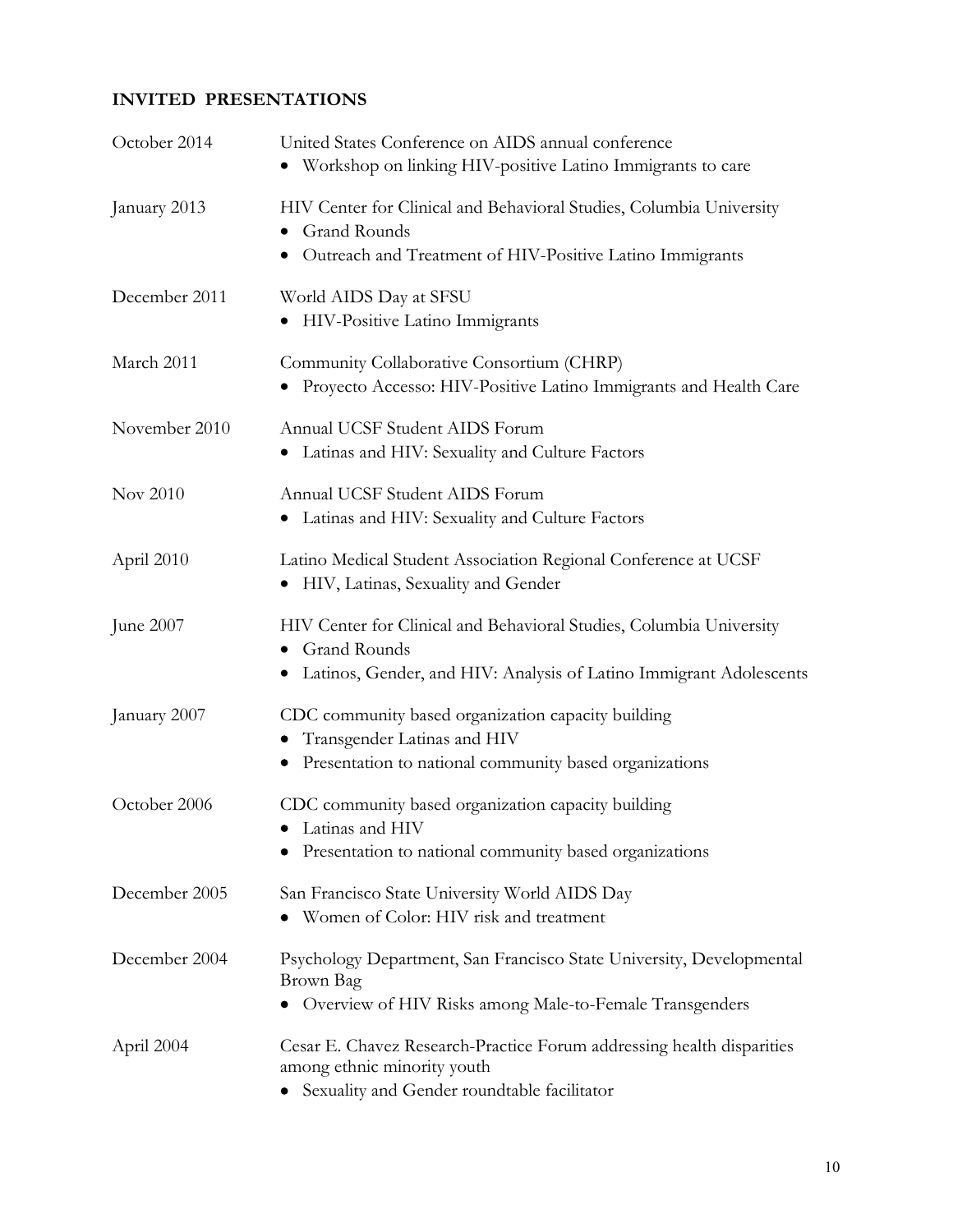| March 2004       | Gender Working Group at the New York State Psychiatric Institute<br>Gender and HIV among Male-to-Female Transgenders                                                                                         |
|------------------|--------------------------------------------------------------------------------------------------------------------------------------------------------------------------------------------------------------|
| January 2004     | HIV Center for Clinical and Behavioral Studies, Columbia University<br><b>Grand Rounds</b><br>HIV Issues among Male-to-Female Transgenders: Preliminary findings                                             |
|                  | <b>CONFERENCE PRESENTATIONS</b>                                                                                                                                                                              |
| <b>July 2018</b> | International AIDS Conference, Amsterdam, Netherlands<br>Presentations on 1) Implementing PrEP: A Literature Review, 2) Latinos<br>and PrEP: Confusion with birth control pill                               |
| October 2012     | American Public Health Association's Annual Conference, San Francisco,<br>CA<br>Presentations on 1) Latino Adolescents, 2) Outreach for HIV positive<br>Latino Immigrants and 3) Intervention for Latino MSM |
| <b>July 2012</b> | International AIDS Conference, Washington, DC<br>Presentations on 1) on Latinos and issues of sexual identity disclosure, 2)<br>HIV Positive immigrants, and 3) outreach to adolescent Latinos               |
| January 2012     | Minority Health Conference<br>Outcomes and Lessons Learned of an HIV Prevention Program for<br>Latinas                                                                                                       |
| October 2011     | Latino and Hispanic Studies Conference<br>De Mujer a Mujer: An HIV Prevention program for Latinas<br>$\bullet$                                                                                               |
| November 2007    | American Public Health Association, Washington DC<br>Latino immigrant adolescents and gender ideology: Implications for safer<br>sex                                                                         |
| March 2007       | Pacific Sociological Association Meeting, Oakland, CA<br>Presider and discussant for "Movement Research: Partnership between<br>social justice organizations, funders, and researchers"                      |
| March 2006       | Society for Research on Adolescents<br>"They say no to see if the man will seek her out:" Latino adolescents, TV<br>and coercion (poster presentation)                                                       |
| December 2005    | American Public Health Association, Philadelphia, PA<br>HIV Positive Male-to-Female Transgender Individuals: Health care needs                                                                               |
| June 2005        | International Association for the Study of Sexuality, Culture and Society<br>Health Care Needs of HIV Positive Male-to-Female Transgender<br>Persons                                                         |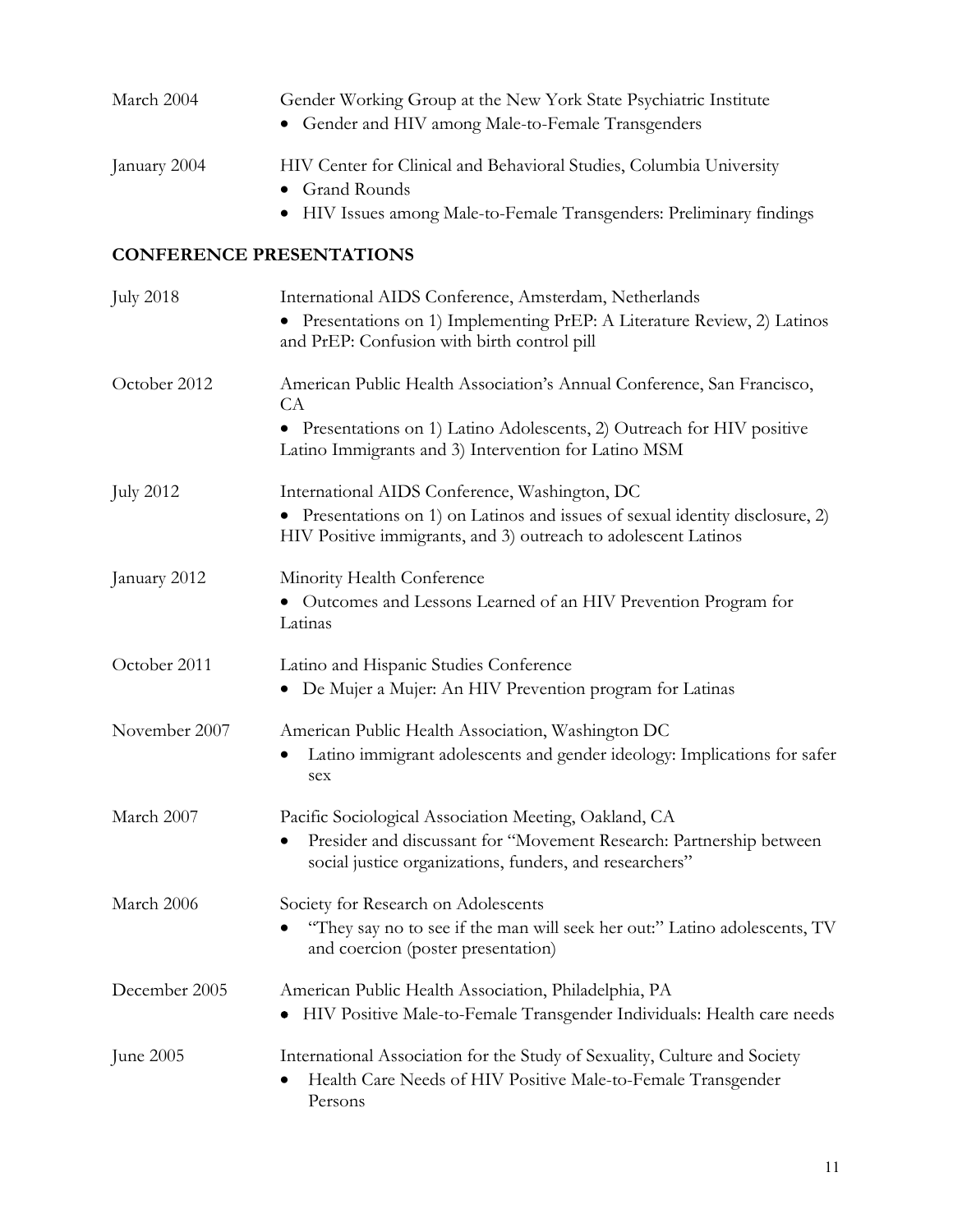| February 2004 | Couch-Stone Winter Symposium of the Society for the Study of Symbolic<br>Interaction, Vancouver, British Columbia, Canada<br>Sexual Self Process: Intersubjectivity in the intrapsychic sexual scripting of gay men<br>Joint presentation with David Whittier |
|---------------|---------------------------------------------------------------------------------------------------------------------------------------------------------------------------------------------------------------------------------------------------------------|
| August 2003   | American Sociological Association, Sexuality Section, Atlanta, GA<br>Roundtable discussant Rethinking sexuality, health, and "risk"                                                                                                                           |
| November 2002 | Society for the Scientific Study of Sexuality, Montreal, Canada.<br>Negotiation Skills in a Gender-Specific HIV Intervention Program: Project FIO                                                                                                             |
| August 2000   | American Sociological Association, Gender Section, Washington, D.C.<br>Women, Control and the Body: How Feminism Influences Women's Understanding of<br>the Bodies with Regards to Eating Disorders and Work                                                  |
| November 1998 | Society for the Scientific Study of Religion, Montreal, Canada.<br>Dissertation Writing Workshop                                                                                                                                                              |
| March 1998    | Eastern Sociological Society, Philadelphia, PA.<br>Modernity and Self-Conception: Public labor and the private body                                                                                                                                           |
| March 1997    | Eastern Sociological Society, Baltimore, MD.<br>Joint presentation with Debora Paterniti<br>Rationality and the Body: An examination of medical discourses as relating to normal<br>and abnormal visions of gender                                            |
| November 1996 | Society for the Scientific Study of Religion, Nashville, TN.<br>The Sacred Body: Images of the human body as relating to capitalism, work and<br>religion                                                                                                     |
| August 1995   | American Sociological Association, Culture Section, Washington D.C.                                                                                                                                                                                           |
| March 1995    | Eastern Sociological Society, Philadelphia, PA.                                                                                                                                                                                                               |
| April 1995    | Works-in-Progress, Yale University, Sociology Department's Annual<br>Conference.<br>The Modern Confessional: A Foucaultian study of contemporary confession in the lives<br>of Catholics and gays                                                             |

# **SERVICE**

# **San Francisco State University**<br>Fall 2011 to Undergraduate Ad

Undergraduate Adviser, Department of Sociology and Sexuality Studies. Present

- Complete redesign of Minor curriculum for SXS and LGBT studies.
- Advise undergraduates in minors
- Teach SXS 680 colloquium class, culminating experience for minors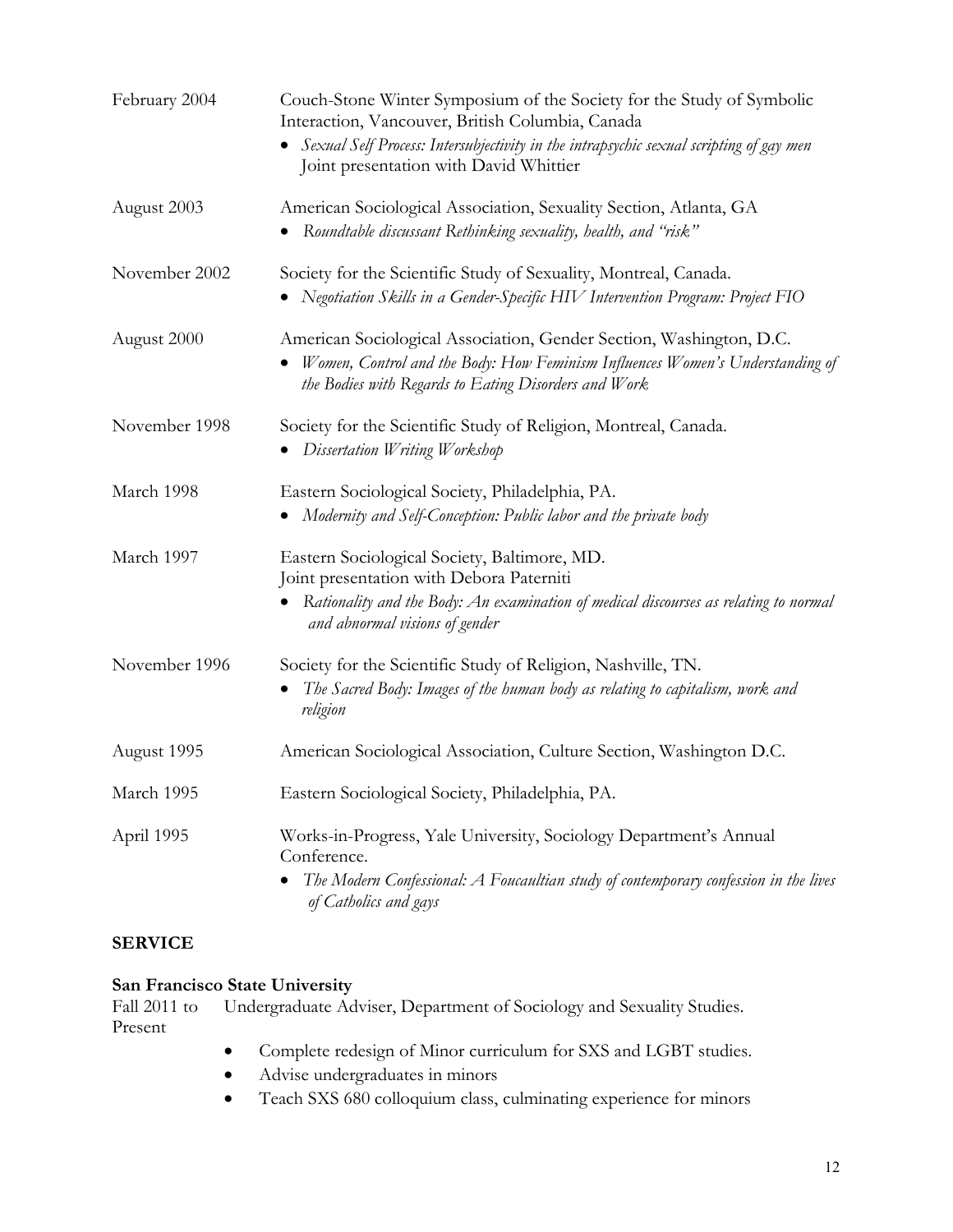| Fall 2013 to<br>Fall 2016                                               | Graduate Advisory Committee, Department of Sociology and Sexuality Studies                                                              |  |  |
|-------------------------------------------------------------------------|-----------------------------------------------------------------------------------------------------------------------------------------|--|--|
| Fall 2008 to<br><b>Fall 2011</b>                                        | Curriculum development, assisted with redesign of MA program<br>Chair, Department of Sexuality Studies                                  |  |  |
|                                                                         | Coordination of all department activities,                                                                                              |  |  |
|                                                                         | Planning of MA program and curriculum changes                                                                                           |  |  |
|                                                                         | Scheduling of courses                                                                                                                   |  |  |
|                                                                         | Evaluation of MA program                                                                                                                |  |  |
| Fall 2006 to<br>Spring 2008                                             | Graduate Coordinator, Department of Sexuality Studies                                                                                   |  |  |
|                                                                         | Coordinate and advise on all aspects of MA program                                                                                      |  |  |
|                                                                         | Developed and implemented a faculty mentor program                                                                                      |  |  |
|                                                                         | Conduct evaluation and assessment of MA program<br>$\bullet$                                                                            |  |  |
|                                                                         | Serve as liaison between faculty and graduate students                                                                                  |  |  |
|                                                                         | Developed and coordinated annual conference for graduate students to present<br>$\bullet$<br>their research - The SF State of Sexuality |  |  |
| Fall 2004 to<br>Spring 2006                                             | Undergraduate Adviser, Department of Sexuality Studies                                                                                  |  |  |
|                                                                         | Handled administrative duties relating to two minors in Sexuality Studies<br>Department                                                 |  |  |
|                                                                         | Attended campus events geared for incoming undergraduate students<br>$\bullet$                                                          |  |  |
|                                                                         | Served as liaison between faculty and Sexuality Studies minors                                                                          |  |  |
| <b>Fall 2005</b><br><b>Fall 2006</b><br><b>Fall 2008</b>                | IRB Member at SFSU                                                                                                                      |  |  |
| Spring 2006<br>Spring 2010<br>Spring 2012<br>Spring 2013<br>Spring 2014 | Scholarship Award Committee                                                                                                             |  |  |
| Spring 2006<br>Spring 2007<br>Spring 2008<br>Spring 2013<br>Spring 2015 | <b>Faculty Search Committee</b>                                                                                                         |  |  |

# **AIDS United (formally National AIDS Fund)**

| Spring 2007 to | Provide technical assistance with regard to research methodologies and |
|----------------|------------------------------------------------------------------------|
| Spring 2017    | practices to two community based organizations funded through the      |
|                | National AIDS Fund and Johnson & Johnson for research on and           |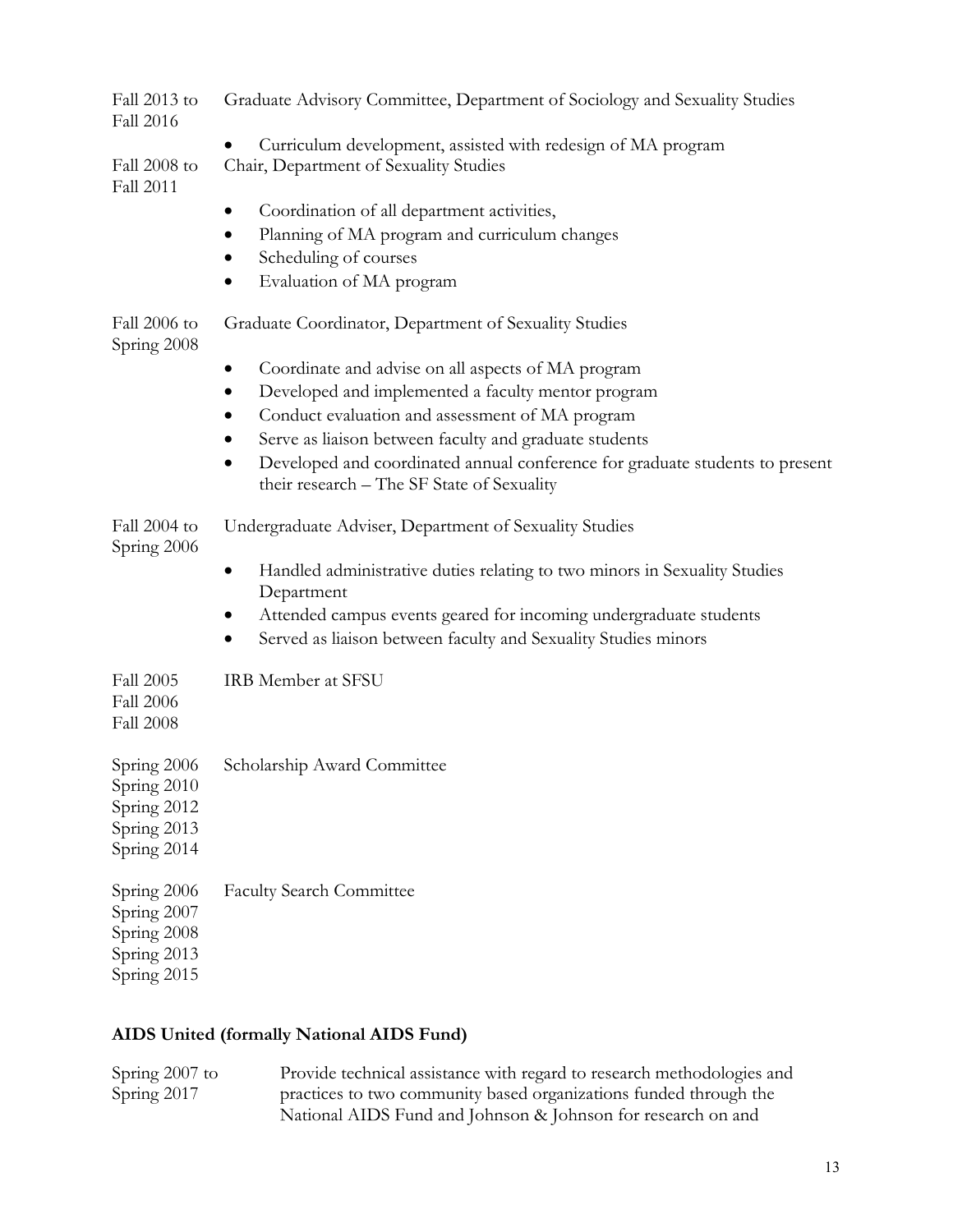prevention of HIV among women and families. Cynthia Gomez leads the technical assistance team.

# **National Sexuality Resource Center (NSRC)**

| September 2006          | Project Coordinator for Sexualidades Latinas, a Spanish Language online  |
|-------------------------|--------------------------------------------------------------------------|
| to $2008$               | magazine covering topics in sexuality for Latinos.                       |
| February 2005           | Editorial Board for Sexuality Research and Social Policy: Journal of the |
| to 2008                 | National Sexuality Resource Center                                       |
| March 2003<br>to $2005$ | Editorial Board for American Sexualities Magazine                        |

# **Behavioral and Social Science Volunteer Program (BSSV)**

September 2004 Volunteer with community-based organizations to assist in research related to 2008 tasks

# **Columbia University, HIV Center for Clinical and Behavioral Sciences**

| Dec 2003 | New York City's HIV Centers Consortium Conference<br>Executive committee member<br>Responsible for planning the first annual consortium for all HIV-related<br>$\bullet$ |
|----------|--------------------------------------------------------------------------------------------------------------------------------------------------------------------------|
|          | research centers in the New York area                                                                                                                                    |
| 2003     | MOSAIC Program                                                                                                                                                           |
| to 2004  | Teach seminars on sexuality research methods for undergraduate students from<br>New York City area colleges                                                              |
|          | Assist with course curriculum and administration of program                                                                                                              |
| 2000     | STAR (Sexuality Training and Research) Program                                                                                                                           |
| to 2003  | Taught seminars in statistics and gender to individuals from local and national<br>community-based organizations                                                         |
|          | Mentored the research projects of three individuals for community-based<br>$\bullet$<br>organizations                                                                    |
|          | Yale University, Department of Sociology                                                                                                                                 |
| 1994     | Undergraduate Affairs Committee, Graduate Student Representative                                                                                                         |
| to 1995  | Evaluated undergraduate curriculum and assisted in reorganization of course<br>requirements                                                                              |
| 1994     | Hollingshead Lecture Committee                                                                                                                                           |
|          | Gathered and evaluated sociological literature in search of annual lecture and<br>award recipient. Research resulted in Arlie Hochschild's acceptance and lecture        |
| 1994     | Graduate Student Union, President                                                                                                                                        |
|          | Organized academic full-day conference                                                                                                                                   |